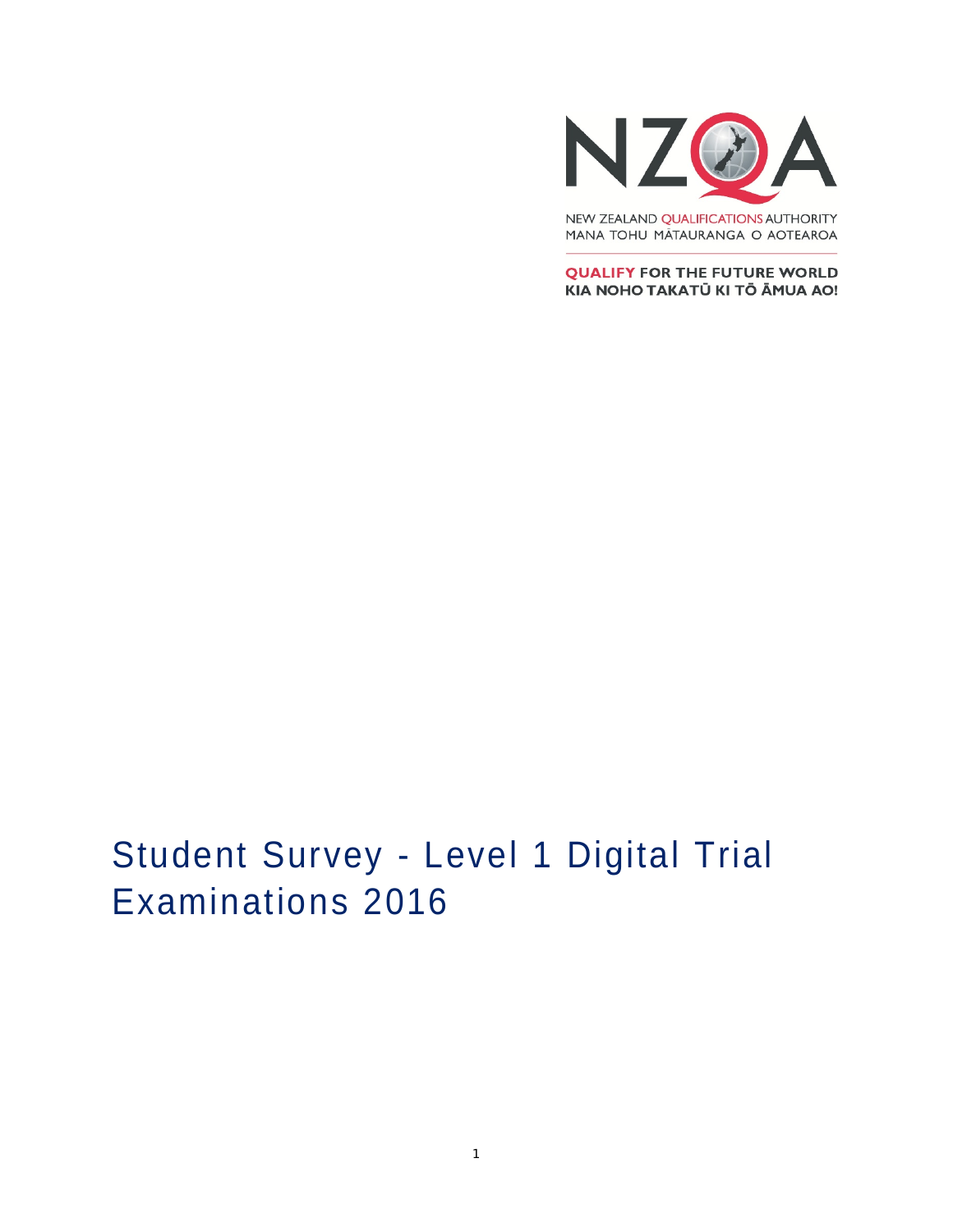# Student survey - Level 1 Digital Trial examinations 2016

# Information on the Survey and Participants

The student survey was designed to measure students' self-reported satisfaction and experience of the digital trial examinations, administered by schools during September and October 2016. The survey included establishing whether the students regularly use electronic devices at home and at school. Ten Level 1 Digital Trial Examinations were offered (Economics, Business Studies, History, Health, Geography, Science, Physics, Te Reo Rangatira, Spanish, and Samoan). 4,086 students participated in the Digital Trial Examinations.

Of the 4,086 students who participated in the Digital Trial Examinations, 663 (16%) completed one of two almost identical online surveys. Not all the students answered all the questions in the surveys.

The responses to identical questions from each survey have been combined in this report back. The survey was made available to students within the assessment solution, directly after they submitted their trial exam. The survey consisted of 12 questions. Some of the questions were open ended questions. The survey was designed to take approximately 5 minutes to complete.

There were technical issues with some of the Digital Trial Examinations, which impacted negatively on the experience of students sitting those examinations. Comments made by respondents to the survey reflect that.

#### **Limitations**

Only 663 of the possible 4,086 responses were received. This is not considered a representative enough number of respondents to draw any conclusions of students' experience of the Level 1 Digital Trial Examinations. Nonetheless the results and comments have been compiled and are presented here.

Due to technical issues experienced during the Trials, responses to two of the survey questions were not captured. These were:

*Question 8: How easy was it to navigate through the digital assessment? Question 9: How easy did you find entering your responses to the digital assessment?*

Responses to a further two of the survey questions were only captured for 267 of the 663 respondents. These were:

*Question 10: Do you agree or disagree with the following statement "I needed more preparation time for this digital assessment than for a paper-based assessment"? Question 11: Do you agree or disagree with the following statement "Overall, I found doing this assessment digitally was a positive experience"?*

Responses to a further two of the survey questions were only captured for 397 of the 663 respondents. These were: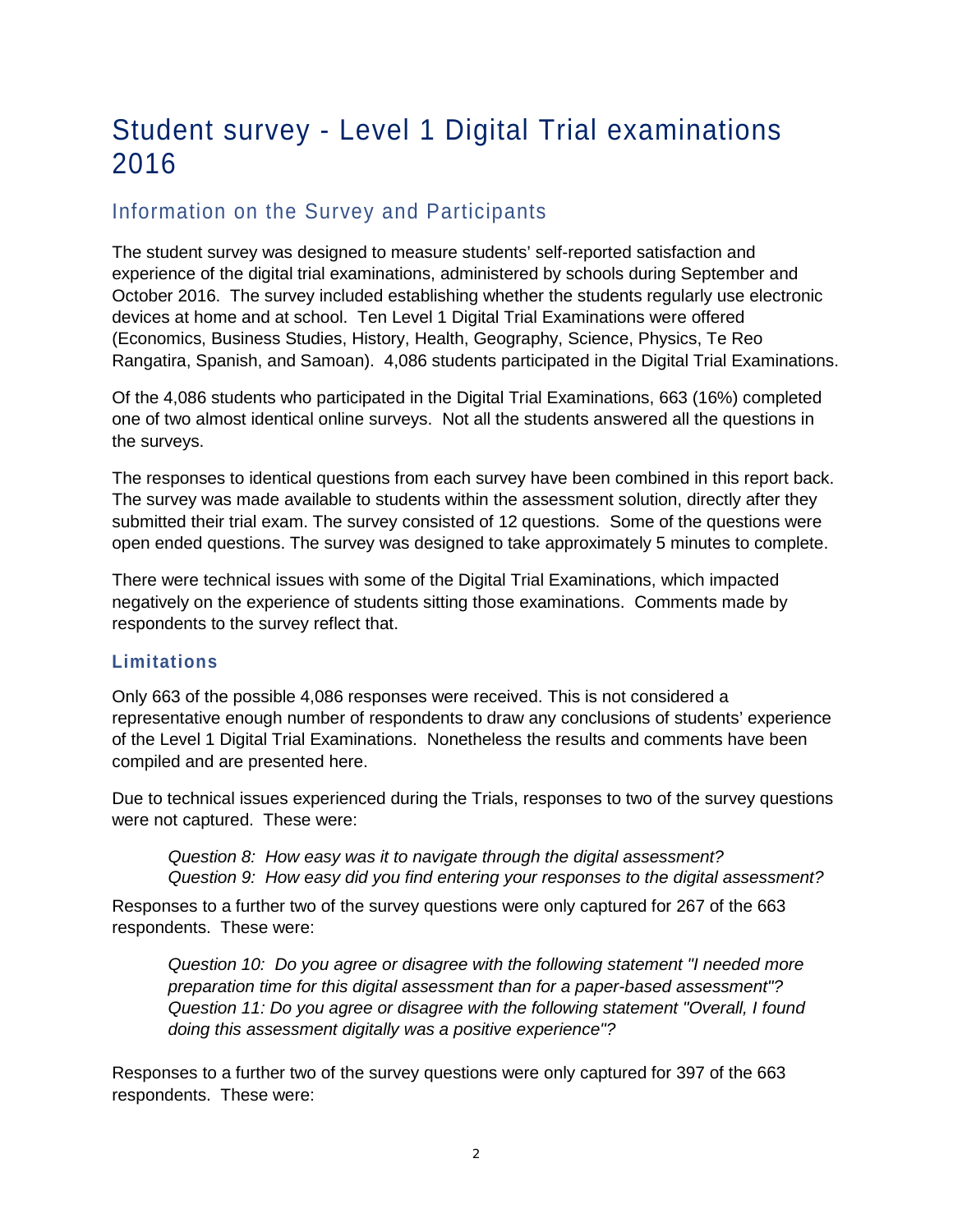*Question 4a: How is digital technology used to support your learning at school? (In Class)? Questions 4b: How is digital technology used to support your learning at school? (Homework)?*

Appendix 1 is a summary of closed ended question results. Appendix 2 is a list of the student survey 1 questions. Appendix 3 is a list of the student survey 2 questions.

## Main findings

### **Overall satisfaction**

Respondents were divided about whether their experience of undertaking the Digital Trial Examination was positive, with 392 out of 614 agreeing or strongly agreeing it was a positive experience, and 222 out of 614 disagreeing or strongly disagreeing that it was a positive experience.

The aspect of the Digital Trial Examination that respondents said they liked most was the ability to type rather than handwrite.

*"I liked the digital assessment because I think I have the ability to type faster than I can write. It's probably a bad thing in most exam cases but I really do like the fact that I can type in especially my History Exam. This means I have more time to think and if I forget to write something in a paragraph I can just as easily go back and fix it. I had no distractions because I turned off my notifications and this helped me as I feel this was a good way to do my exam. I think the only difficulty I had was the fact that I didn't have auto correct or spell check which would tell me when I had a word spelt wrong but overall I could see when I made a mistake."*

*"I liked not having to write things out by hand as my writing tends to get messy and i become flustered. My hand also becomes sore from writing things by hand. I loved doing it digitally."*

*"I liked how it was easy to change our answers if we did answered them wrong at first, it was a lot easier than the paper version in this aspect."*

Common dislikes expressed by students included navigation issues, the ability to cheat, issues with the graphing tool, the font size being too small, issues with typing and the noise of keyboards, and issues with assessing if they had written enough.

*"It was hard to navigate the Punnett squares and spelling errors were more likely due to typing speeds and the small size of the font."*

*"I did not like how time consuming some parts of the digital assessment were. Logging in was time consuming, and lots of people had technical difficulties throughout the exam that wasted time from their 3 hours. I liked how the exams were set out in a simple way to read and look through."*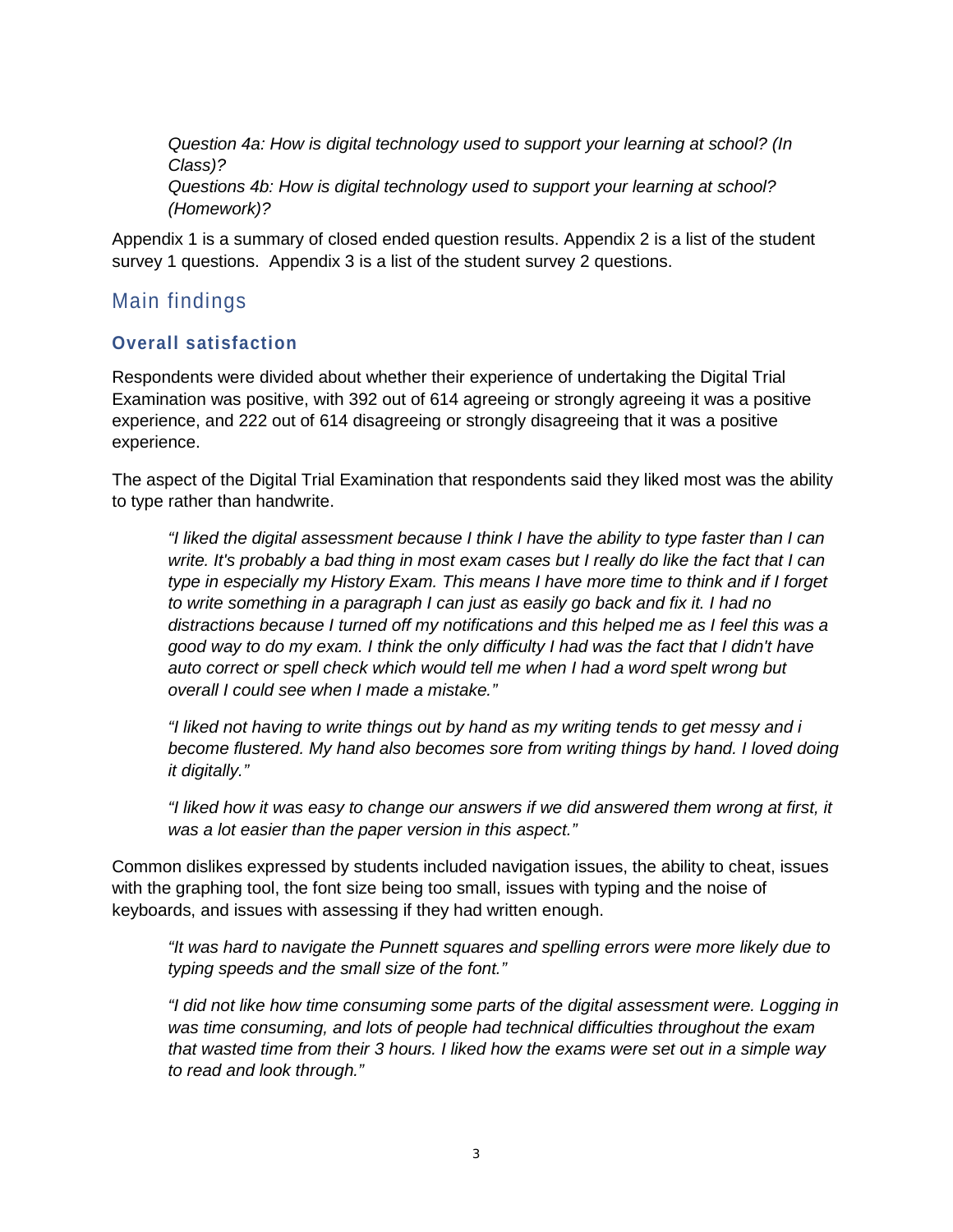*"I felt it was hard to focus when typing and I was not able to organise my ideas as easily compared to the paper assessment. I also found it harder to read over work afterwards, and while typing I felt my thoughts weren't as processed compared to when writing in paper examinations. Also, I believe that the exams are not secure enough cheating wise, and this insecurity could possibly be exploited if these exams replace paper examinations. On a positive note, typing up assessments is sometimes faster than writing them down."*

*"I didn't like that we haven't been taught how to use computers and laptops to type properly. It is also a hassle for exams where you need to draw diagrams to explain something (where you couldn't for this exam)."*

*"…. because I am used to judging if I have written enough on paper, it is confusing digitally because typed words take up far less space than written, and the box does not indicate how much you are supposed to write. This could mean people spend way to long on questions that are not supposed to use all at time."*

*"The tapping of the keyboards is so loud and distracting! "*

#### **The digital examination experience**

#### *Exam preparation*

174 out of 249 respondents disagreed or strongly disagreed with the statement 'I spent more time preparing for this digital exam than I would have if I had been doing it on paper'.

#### *On the day*

438 out of 583 respondents reported they used a school-provided device to complete their Digital Trial Examination, and 145 out of 583 their own device. 236 out of 443 respondents reported they used a desktop computer to complete their Digital Trial Examination, 201 out of 442 reported they used a laptop. Only 6 respondents reported they used a tablet.

183 out of 604 respondents reported experiencing network or device problems accessing or completing the Digital Trial Examination . Technical problems described included faulty internet connections, problems logging in, slow loading of new pages, the video resource not loading, and the ruler not working.

#### **Digital technology at home and at school**

#### At home

527 out of 612 respondents reported having more than one device at home. 382 out of 612 respondents reported having three different types of devices available at home.

#### At school

250 out of 360 respondents reported that digital technology is used in class to support their learning all of the time or some of the time. A further 101 out of 360 reported using digital technology in class occasionally.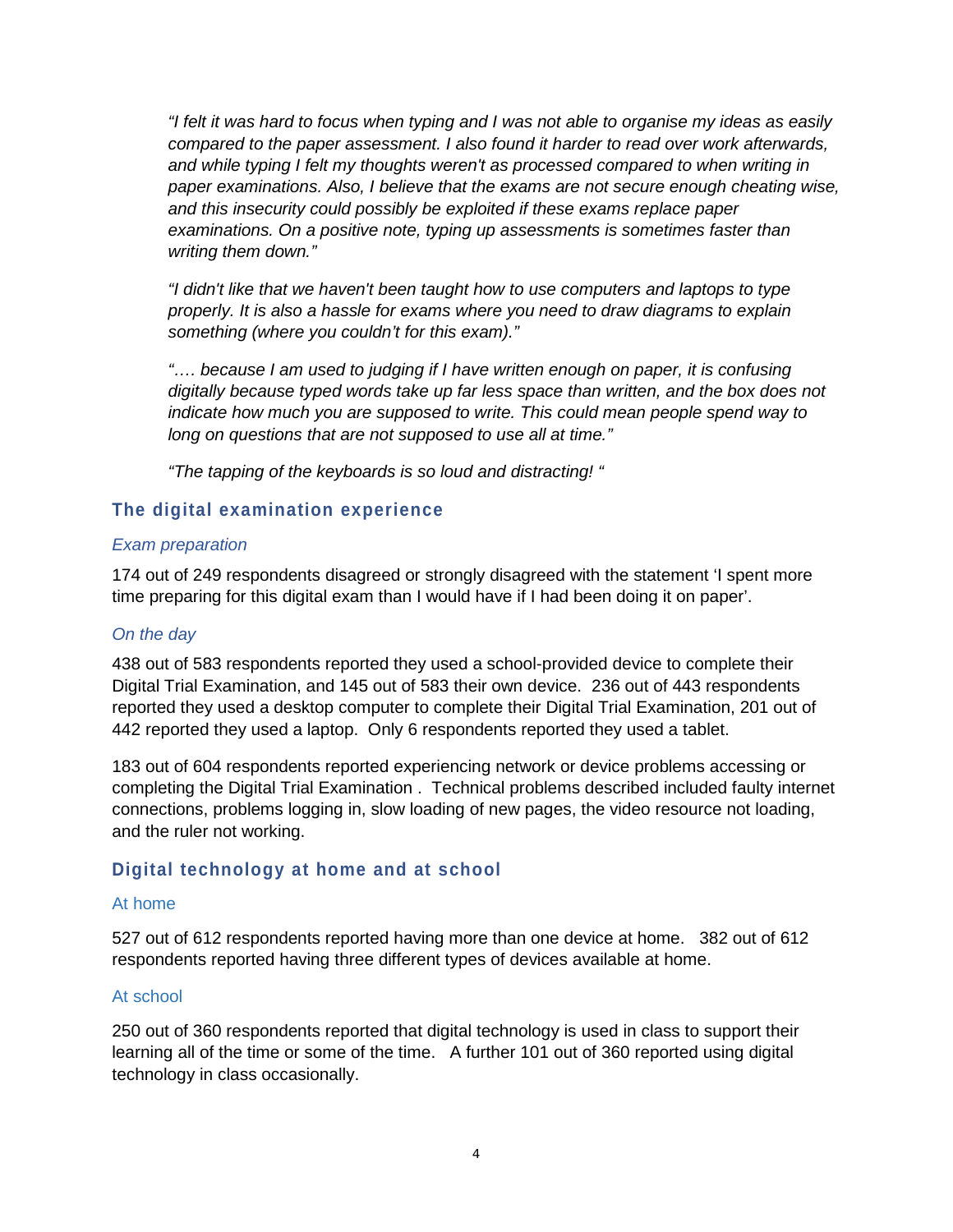263 out of 356 respondents reported that digital technology is used for homework all of the time or some of the time. A further 75 of 356 reported using digital technology in class occasionally.

344 out of 609 respondents reported that digital technology is used in internal assessments to support their learning all of the time or some of the time, 197 out of 609 reported it was used occasionally, and 68 out of 609 reported it was never used.

#### **Suggestions/feedback**

Respondents provided a range of suggestions in answer to the question "Are there any features or functions that you think future digital assessments should include?". These included:

- keep things basic
- easier navigation and viewing of pages
- spell check
- larger font
- a highlighting tool
- option to bring own keyboards
- fixing the ruler and mapping tool
- improving the user interface
- tools to draw diagrams.

*"Digital assessments are alright, but it is easier to do exams on paper. It would also be hard for certain subjects like math and science, to have digital assessments. Digital assessments are definitely more time consuming than paper exams, technical difficulties could have a big impact on a student's 3 hours and overall performance in the exam."*

*"It does work in some ways, but I think that the cons outweigh the pros. Being able to cheat in these kinds of assessments seems remarkably easy and would be hard to monitor, a fact that students who would cheat would take advantage of. Digital and Networking problems during an exam could give some students disadvantages that would affect the fairity of the exam."*

*"Please continue with this, I find it much easier to do digital assessments."*

*"I struggled a lot doing this examination because I am a slow typist and had a headache and sore eyes the whole time. I also felt very dizzy and couldn't think properly."*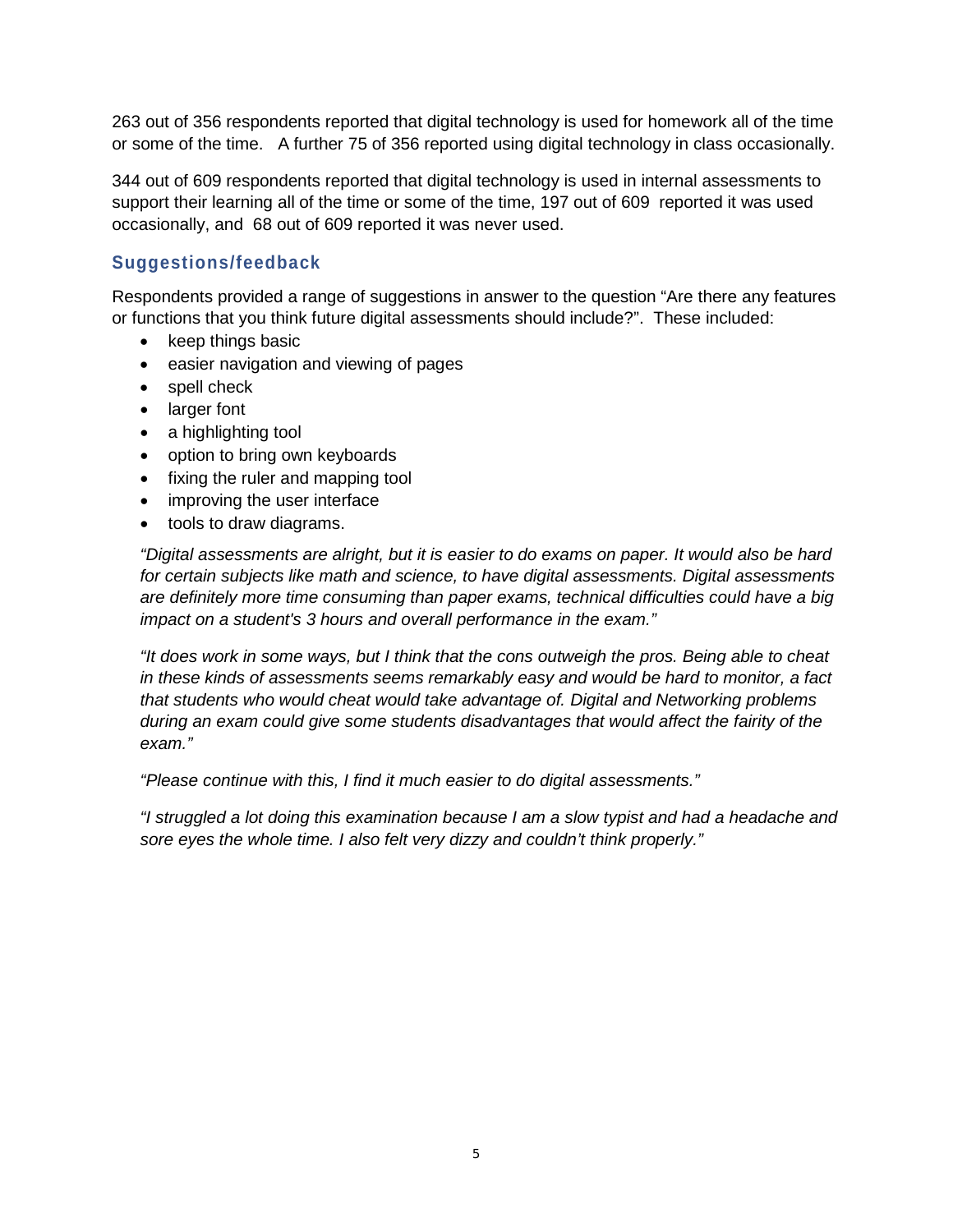#### **Appendix 1**

#### **Summarised responses by question**

Survey 1 Question 8 / Survey 2 Question 1: What device did you use to complete this digital assessment?

|                 | Count | Percentage |
|-----------------|-------|------------|
| My own          | 145   | 0.25       |
| School provided | 438   | 0.75       |
| Total           | 583   |            |

Survey 1 Question 8 / Survey 2 Question 1: What device did you use to complete this digital assessment?

|         | Count | Percentage |
|---------|-------|------------|
| Desktop | 236   | 0.53       |
| Laptop  | 201   | 0.45       |
| Tablet  | 6     | 0.01       |
| Total   | 443   | 0.99       |

Survey 1 Question 9 / Survey 2 Question 2: Did you experience any network or device problems accessing or completing this digital assessment?

|                 | Count | Percentage |
|-----------------|-------|------------|
| Device problem  | 67    | 0.11       |
| Network problem | 116   | 0.19       |
| No problems     | 421   | 0.7        |
| Total           | 604   |            |

Survey 1 Question 10 / Survey 2 Question 3: What devices do you have access to in your home? Select all that apply.

|                                  | Count | Percentage |
|----------------------------------|-------|------------|
| Desktop Computer                 | 17    | 0.03       |
| Desktop Computer, Tablet         | 2     | 0          |
| Laptop                           | 46    | 0.08       |
| Laptop, Desktop Computer         | 12    | 0.02       |
| Laptop, Desktop Computer, Tablet | 8     | 0.01       |
| Laptop, Tablet                   | 4     | 0.01       |
| <b>Smart Phone</b>               | 20    | 0.03       |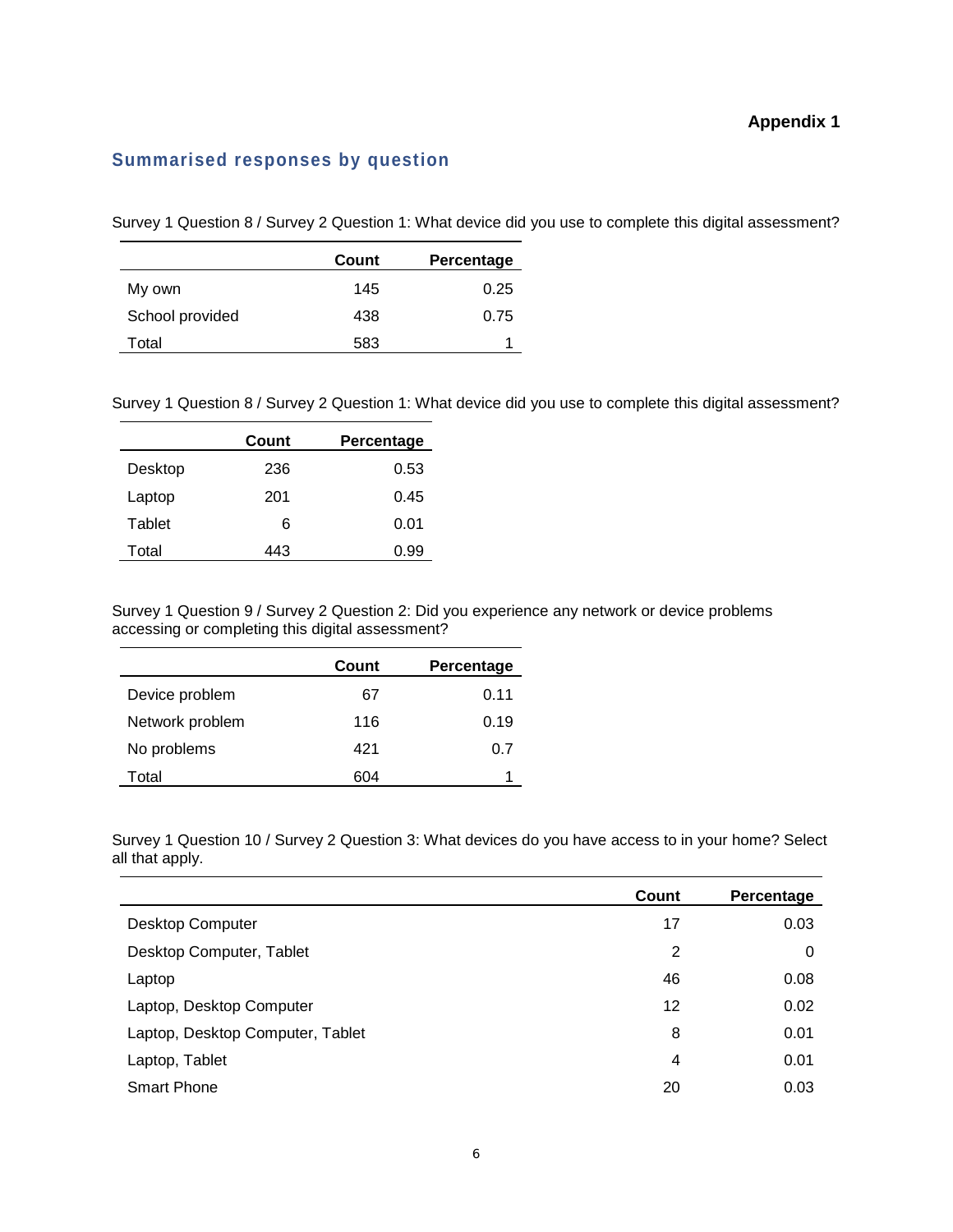|                                               | Count | Percentage |
|-----------------------------------------------|-------|------------|
| Smart Phone, Desktop Computer                 | 12    | 0.02       |
| Smart Phone, Desktop Computer, Tablet         | 13    | 0.02       |
| Smart Phone, Laptop                           | 109   | 0.18       |
| Smart Phone, Laptop, Desktop Computer         | 75    | 0.12       |
| Smart Phone, Laptop, Desktop Computer, Tablet | 179   | 0.29       |
| Smart Phone, Laptop, Tablet                   | 107   | 0.17       |
| Smart Phone, Tablet                           | 6     | 0.01       |
| Tablet                                        | 2     | 0          |
| Total                                         | 612   | 0.99       |

Survey 1 Question 7a / Survey 2 Question 4a: How is digital technology used to support your learning at school? (In Class)?

|                  | Count | Percentage |
|------------------|-------|------------|
| All the time     | 58    | 0.16       |
| Some of the time | 192   | 0.53       |
| Occasionally     | 101   | 0.28       |
| Never            | 9     | 0.02       |
| Total            | 360   | 0.99       |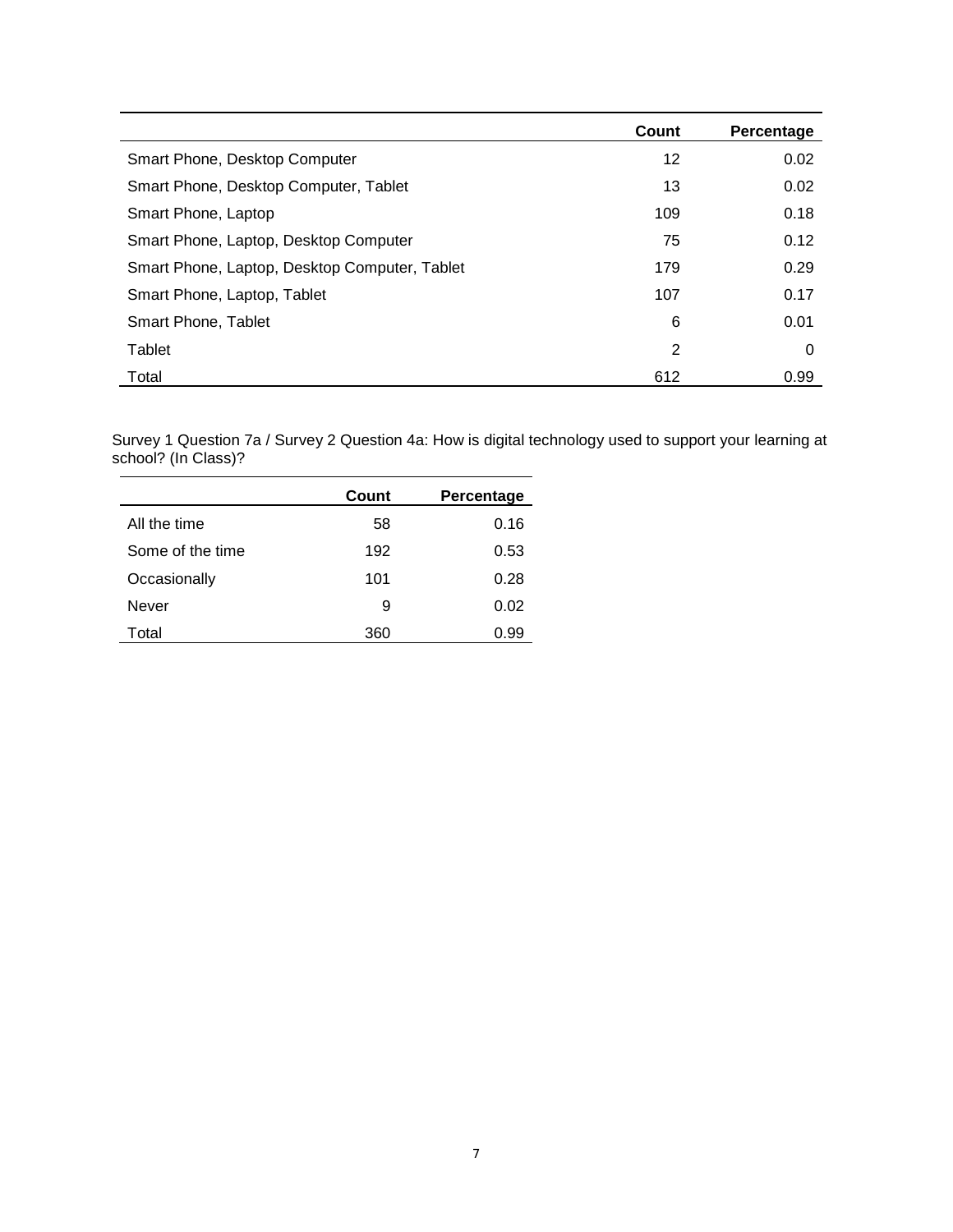|                  | Count | Percentage |
|------------------|-------|------------|
| All the time     | 97    | 0.27       |
| Some of the time | 166   | 0.47       |
| Occasionally     | 75    | 0.21       |
| Never            | 18    | 0.05       |
| Total            | 356   |            |

Survey 1 Question 7b / Survey 2 Question 4b: How is digital technology used to support your learning at school? (Homework)?

Survey 1 Question 7c / Survey 2 Question 4c: How is digital technology used to support your learning at school? (Assessment)?

<u> 1989 - Johann Barn, mars et al. (b. 1989)</u>

|                  | Count | Percentage |
|------------------|-------|------------|
| All the time     | 95    | 0.16       |
| Some of the time | 249   | 0.41       |
| Occasionally     | 197   | 0.32       |
| Never            | 68    | 0.11       |
| Total            | 609   |            |

Survey 1 Question 1 / Survey 2 Question 6: How easy was it to navigate through the digital assessment?

|       | Count | Percentage |
|-------|-------|------------|
| Total |       |            |

Survey 1 Question 2 / Survey 2 Question 7: How easy did you find entering your responses to the digital assessment?

|       | Count | Percentage |
|-------|-------|------------|
| Total |       |            |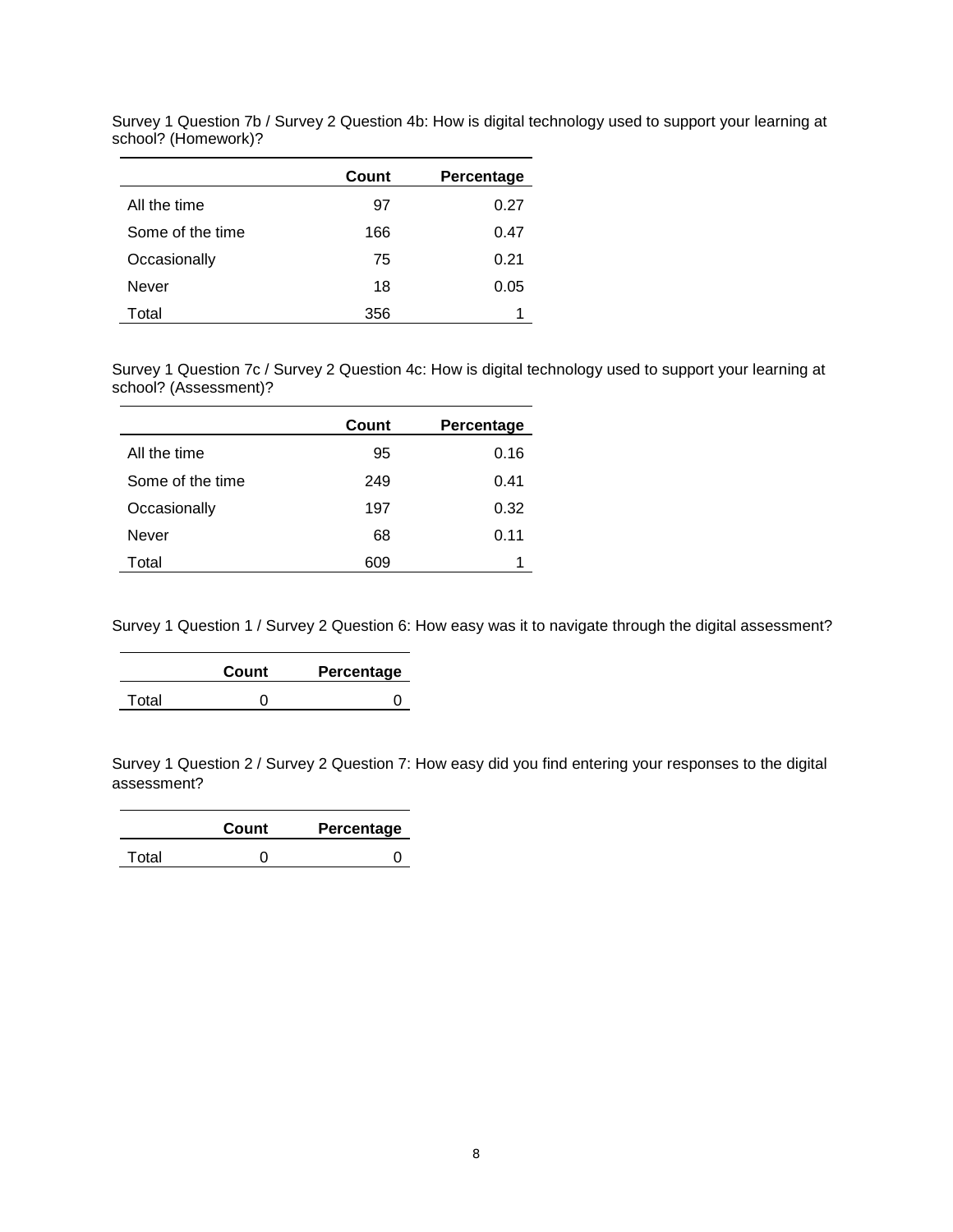Survey 1 Question 4 / Survey 2 Question 8: Do you agree or disagree with the following statement: "Overall, I found doing this assessment digitally was a positive experience"?

|                          | Count | Percentage |
|--------------------------|-------|------------|
| Strongly agree           | 69    | 0.11       |
| Agree                    | 323   | 0.53       |
| Disagree                 | 144   | 0.23       |
| <b>Strongly Disagree</b> | 78    | 0.13       |
| Total                    | 614   |            |

Survey 1 Question 3 / Survey 2 Question 9: Do you agree or disagree with the following statement: "I needed more preparation time for this digital assessment than for a paper-based assessment"?

|                          | Count | Percentage |
|--------------------------|-------|------------|
| Strongly agree           | 21    | 0.08       |
| Agree                    | 54    | 0.22       |
| Disagree                 | 132   | 0.53       |
| <b>Strongly Disagree</b> | 42    | 0.17       |
| Total                    | 249   |            |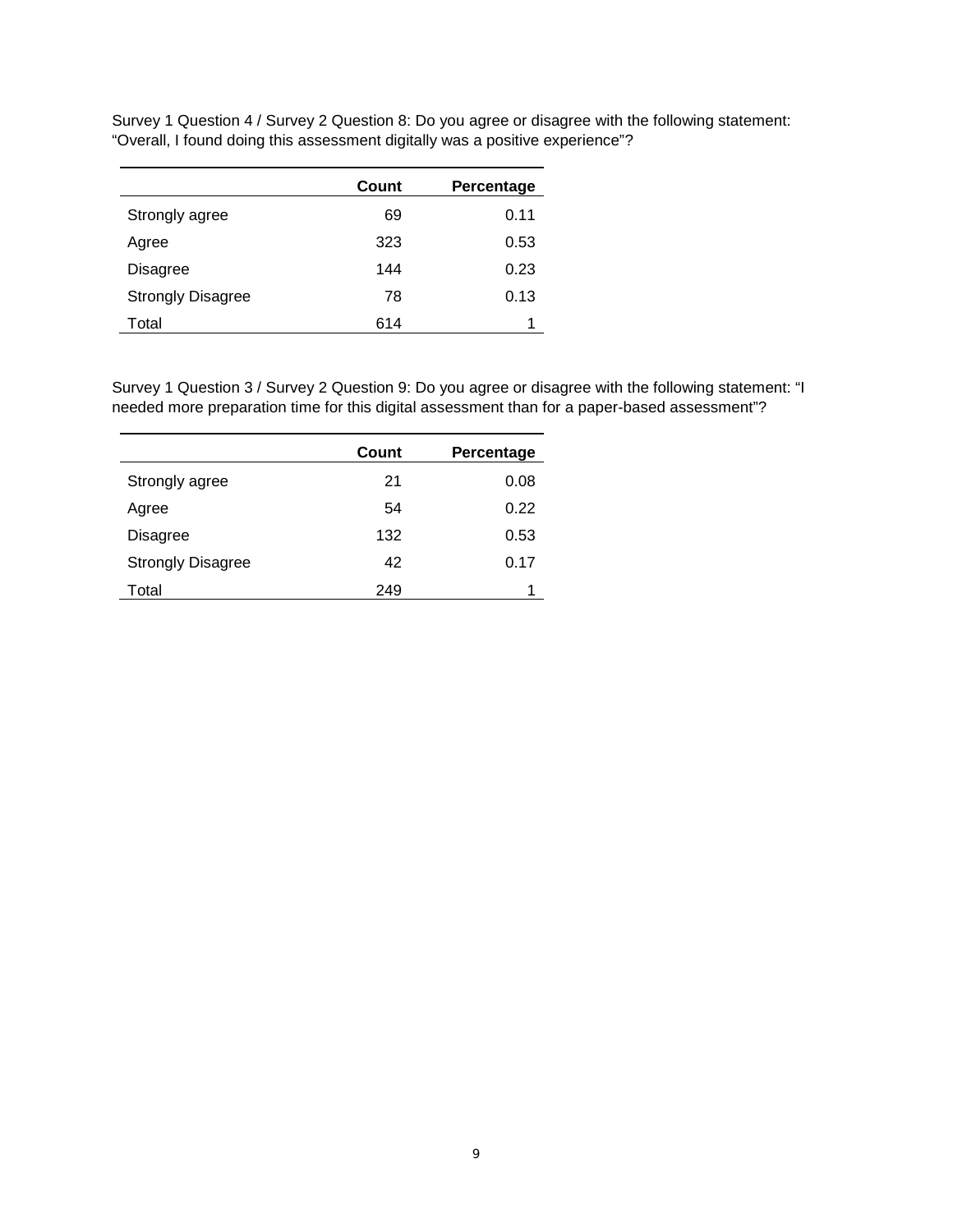#### **Student survey 1 questions**

- Question 1. How easy was it to navigate through the digital assessment?
- Question 2. How easy did you find entering your responses to the digital assessment?
- Question 3. Do you agree or disagree with the following statement: "I needed more preparation time for this digital assessment than for a paper-based assessment"?
- Questions 4. Do you agree or disagree with the following statement: "Overall, I found doing this assessment digitally was a positive experience"?
- Question 5. What, if anything, did you like or not like about completing the assessments digitally?
- Question 6. Do you agree or disagree with the following statement: "Overall I am pleased I did this assessment digitally"? If so why?
- Question 7a. How is digital technology used to support your learning at school? (In Class)
- Question 7b. How is digital technology used to support your learning at school? (Homework)
- Question 7c. How is digital technology used to support your learning at school? (Assessment)
- Question 8. What device did you use to complete this digital assessment?
- Question 9. Did you experience any network or device problems accessing or completing this digital assessment? If so what?
- Question 10. What devices do you have access to in your home? Select all that apply.
- Question 11. Are there any specific features or functions that you think future digital assessments should include?
- Question 12. Please add any other feedback you have on the digital assessment.